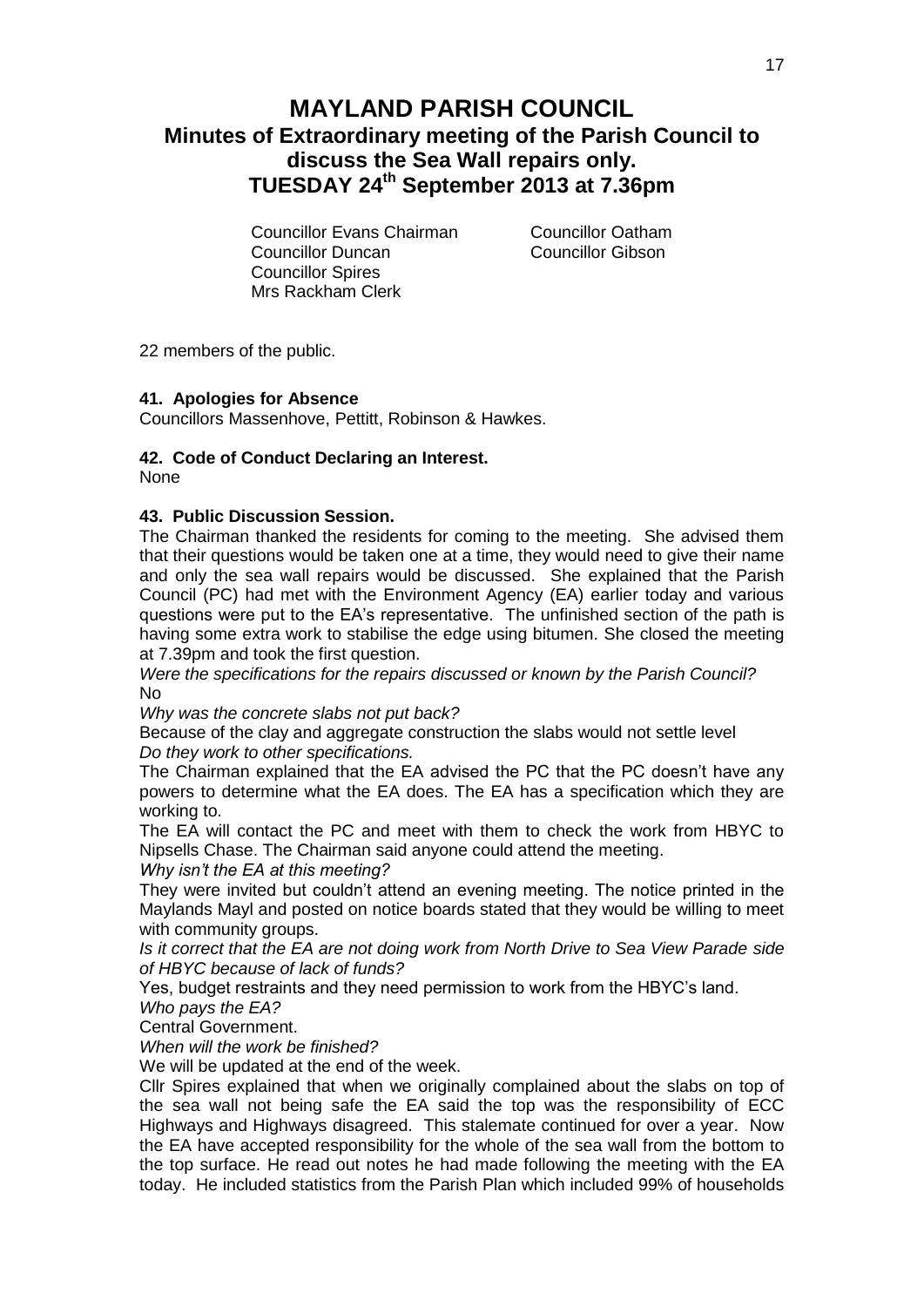felt the sea wall must be maintained and it is vital to Maylandsea – The open Aspect of the sea wall walks.

The Chairman advised the residents that apart from the seeding of the edges the section from North Drive to Marine Parade has been finished. She explained that though she has difficulty walking that section was fine for her to use. She suggested each resident look at this section themselves.

*We need details of when the meeting will be held?*

It was agreed that each person at the meeting tonight would give their contact details to The Clerk and she would contact each person with the date of the meeting once it is known.

*If EA are responsible for the path, they will pay the contractors once they think the path has been finished. If we disagree how long will it take for them to return to carry out repairs? Salt will corrode bitumen.*

We do not know the answer to this question. The Chairman explained that the council will write to the EA – we want to let them finish their work first.

*If they used slabs 30 years ago and they worked, why does the EA say they would not work now? Is it more dangerous now or is it down to money?*

We do not know the answer to this question.

*Do we know the name of the person who is going to sign off the work?.*

We believe it is the person we met today, we will check before we write.

*Is it correct that EA are not responsible for the top?* 

Cllr Spires explained this earlier in the meeting. EA are responsible for all of the sea wall.

Cllr Oatham asked if we employed an independent Civil Engineer would the EA take notice of him.

*Why should the PC pay for a Civil Engineer? Surely we could ask for EA's Civil Engineer to look at the work and give us a copy of his report.*

*We have also requested a copy of EA's Risk Assessment reports and their Health and Safety reports.*

Employing a Civil Engineer was not a popular suggestion.

*Why did EA start the work if they couldn't finish it to a good standard?*

EA believe it will be finished to a good standard.

A resident stated that tax payers would be paying for the work.

*What about the tiles along the seaward face of the wall, will they remain?* Yes.

Cllr Gibson suggested each person at the meeting should write as an individual to the EA regarding their dissatisfaction with the work. It would strengthen the PC's actions.

*When will we know what is happening.*

The Chairman explained that the next meeting of the PC is on  $8<sup>th</sup>$  October. This meeting is open to the public and you can come and hear what is happening. You can also contact The Clerk and she will update you. The office hours are 10 am to 1pm Mon to Wed. You can also leave a message with your number and she will return your call.

The Chairman thanked everyone for coming and giving their views. She reconvened the meeting at 8.45pm

### **44. Sea Wall.**

The council discussed the views given in the open section of this meeting by the residents. It was noted that the idea of engaging a Civil Engineer was not looked upon favourably. The Chairman read her notes from the meeting with EA so each of the Councillors would know what was said.

The Councillors agreed unanimously to send a letter to the EA direct to the person overseeing the work and his line manager. The letter will include most of Cllr Massenhove's suggestions previously viewed at the informal meeting plus Cllr Spires